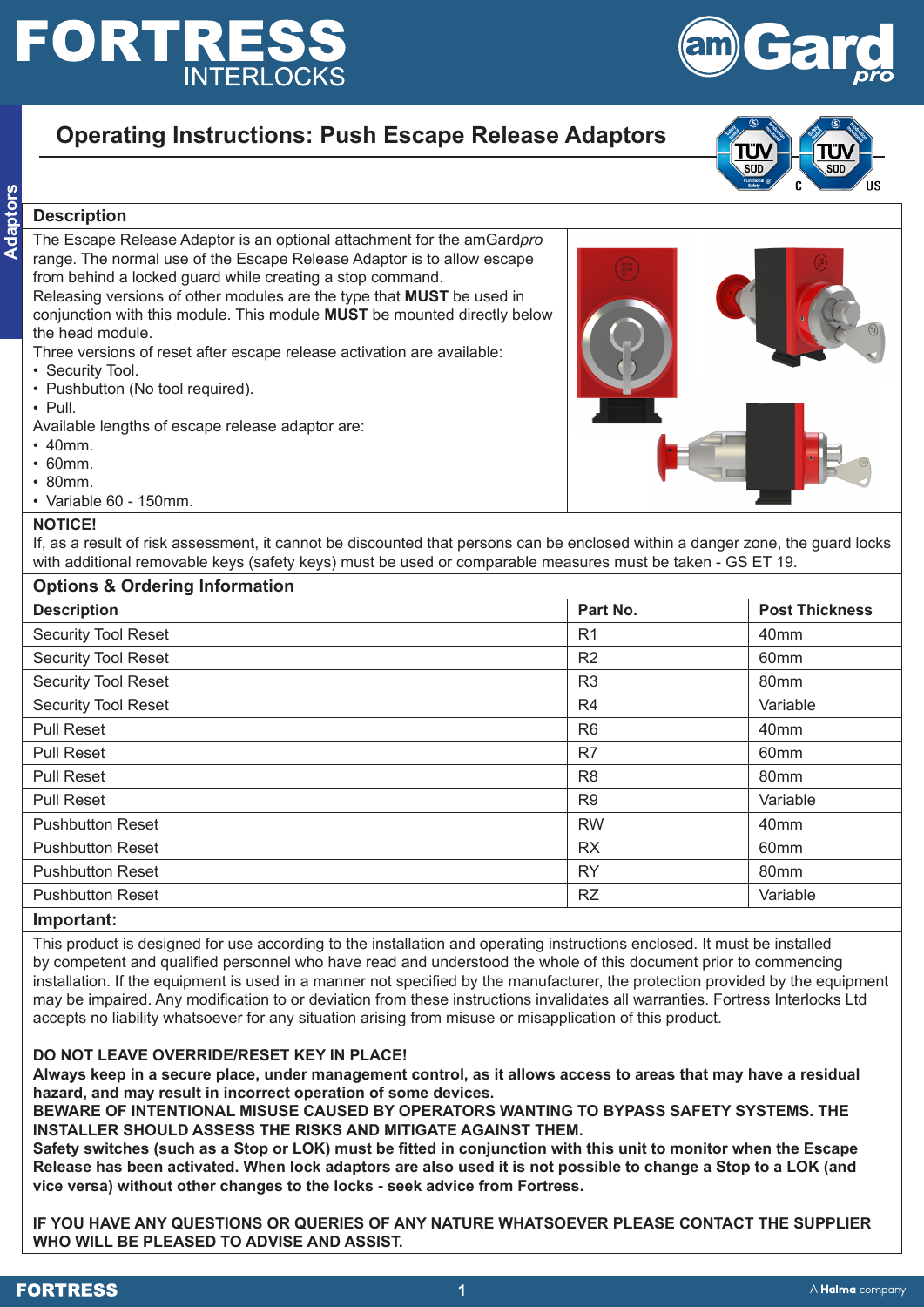## **Operating Instructions: Push Escape Release Adaptors**

| amGardpro Push Escape Release Adaptor Technical Specification |                          |                                                    |  |
|---------------------------------------------------------------|--------------------------|----------------------------------------------------|--|
| <b>Materials</b>                                              | Housing                  | Die-cast Zinc Alloy to BSEN12844                   |  |
|                                                               | <b>Adaptor Mechanism</b> | Stainless Steel to BS3146                          |  |
|                                                               | <b>Internals</b>         | Stainless Steel to BS3146                          |  |
| <b>Paint Finishes</b>                                         | <b>Housing Body</b>      | Gloss powder coat on passivated zinc alloy - Black |  |
|                                                               | Housing Lid              | Gloss powder coat on passivated zinc alloy - Red   |  |
|                                                               | Adaptor Mechanism        | Stainless Steel to BS3146                          |  |
| Mechanical Life                                               |                          | $\leq$ 1,000,000 Switching Cycles                  |  |
| Shock and Vibration                                           |                          | Tested in accordance with GS-ET-19                 |  |
| Performance Level                                             |                          | PLe                                                |  |
| <b>B10d</b>                                                   |                          | 5,000,000 Operations                               |  |
| Environment                                                   |                          | Indoor & Outdoor                                   |  |
| <b>Ambient Temperature</b>                                    |                          | -5°C to +80°C (23°F to 176°F)                      |  |
| <b>Maximum Relative Humidity</b>                              |                          | 80%@<=31°C; 50%@40°C                               |  |

| amGardpro Push Escape Release Adaptor Safety Functions |                                                                                          | Part No. |  |                          |  |
|--------------------------------------------------------|------------------------------------------------------------------------------------------|----------|--|--------------------------|--|
| Safety Function 1                                      | Transmit movement (for locking & contact break purposes) when<br>escape not used.        | R1/2/3   |  | R6/7/8   RW/X/Y   R4/9/Z |  |
|                                                        | Safety Function 2   Unlocks during escape release & transmits motion to safety contacts. |          |  |                          |  |

### **Figure 1: Dimensional Drawing - R2 / R7 / RX**